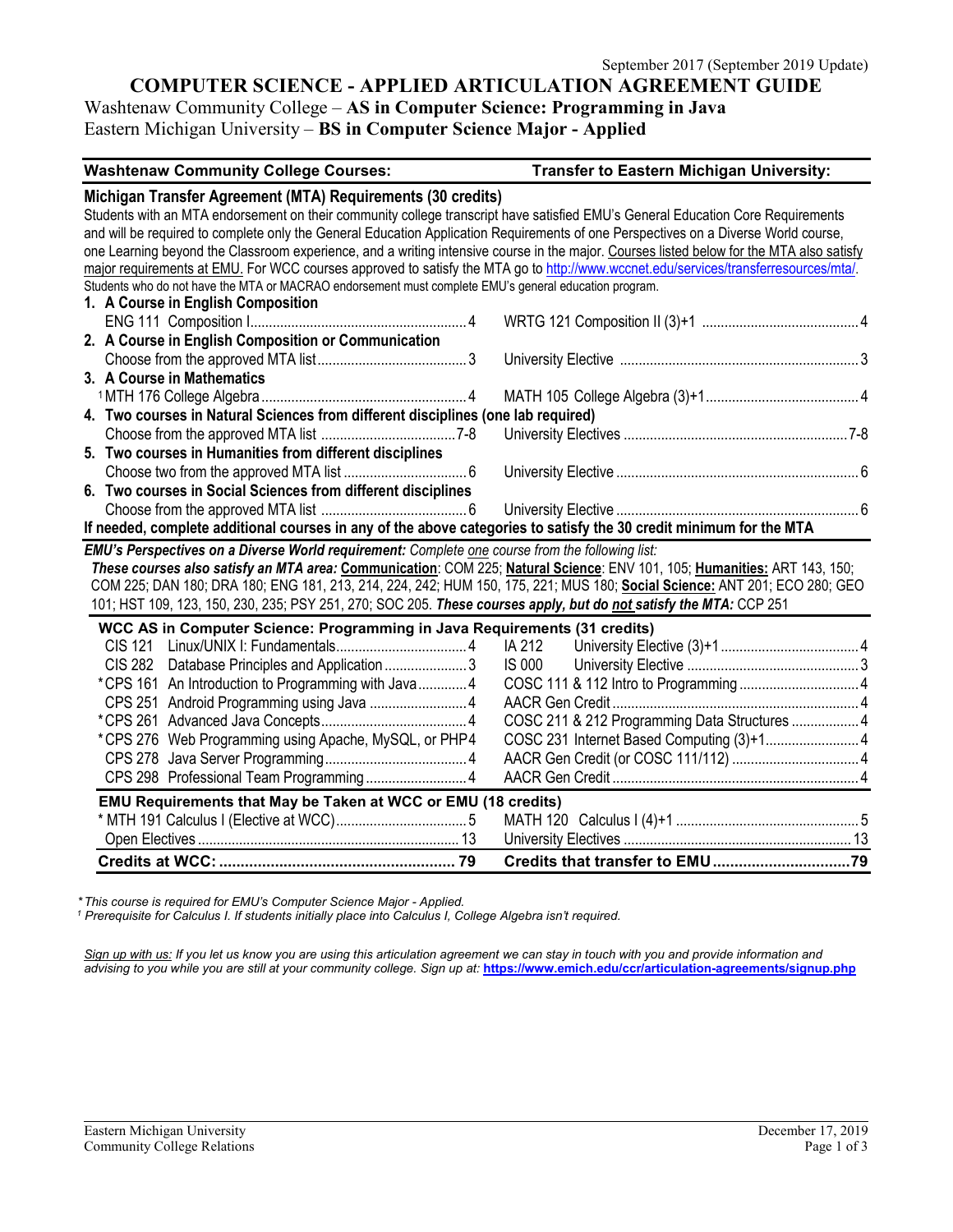# **COMPUTER SCIENCE - APPLIED ARTICULATION AGREEMENT GUIDE**

Washtenaw Community College – **AS in Computer Science: Programming in Java** Eastern Michigan University – **BS in Computer Science Major - Applied**

### **Completion of EMU's BS in Computer Science Major-Applied**

#### **Major Requirements (45 credits)**

**Mathematics Requirements (3 credits)** STAT 360 Statistical Methods........................................3 **Required Computer Science Courses (22 credits)**

| COSC 221        | Computer Organization I3                           |  |
|-----------------|----------------------------------------------------|--|
| <b>COSC 311</b> | Algorithms and Data Structures4                    |  |
| COSC 314        | Computational Discrete Structures 4                |  |
| COSC 341        | Programming Languages4                             |  |
| COSC 381        | Software Engineering Solutions4                    |  |
|                 | COSC 481W Software Engineering and Senior Project3 |  |

#### **Restricted Elective Courses (20 credits)**

Five courses from the following:........................................20 Only one 300-level course may be used to satisfy this requirement. COSC 315 Symbolic Computing

| UUSU 313        | <b>SYMOONG COMPUTER</b>             |
|-----------------|-------------------------------------|
|                 | or COSC 321 Computer Organization   |
|                 | or COSC 374 Applied Cryptography    |
| <b>COSC 405</b> | Switching Theory                    |
| COSC 421        | <b>Systems Programming</b>          |
| COSC 422        | Intro to Microprocessors            |
| COSC 423        | <b>Computer Operating Systems</b>   |
| <b>COSC 426</b> | Software Dvlpmnt for Mobile Devices |
| COSC 436        | Web Programming                     |
| COSC 439        | <b>Computing Network Principles</b> |
| <b>COSC 444</b> | Found of Automata & Languages       |
| <b>COSC 445</b> | <b>Compiler Construction</b>        |
| <b>COSC 456</b> | <b>Computer Graphics</b>            |
| <b>COSC 457</b> | <b>Computer Game Programming</b>    |
|                 |                                     |

- COSC 461 Heuristic Programming
- COSC 462 Introduction to Information Retrieval
- COSC 471 Database Principles
- COSC 472 Big Data I
- 
- COSC 473 Big Data II<br>COSC 480 Special Tor Special Topics (4)

### **LBC Requirement**

Students must complete one "Learning Beyond the Classroom" course or noncredit experience offered by EMU. Consult the undergraduate catalog or your major advisor for options.